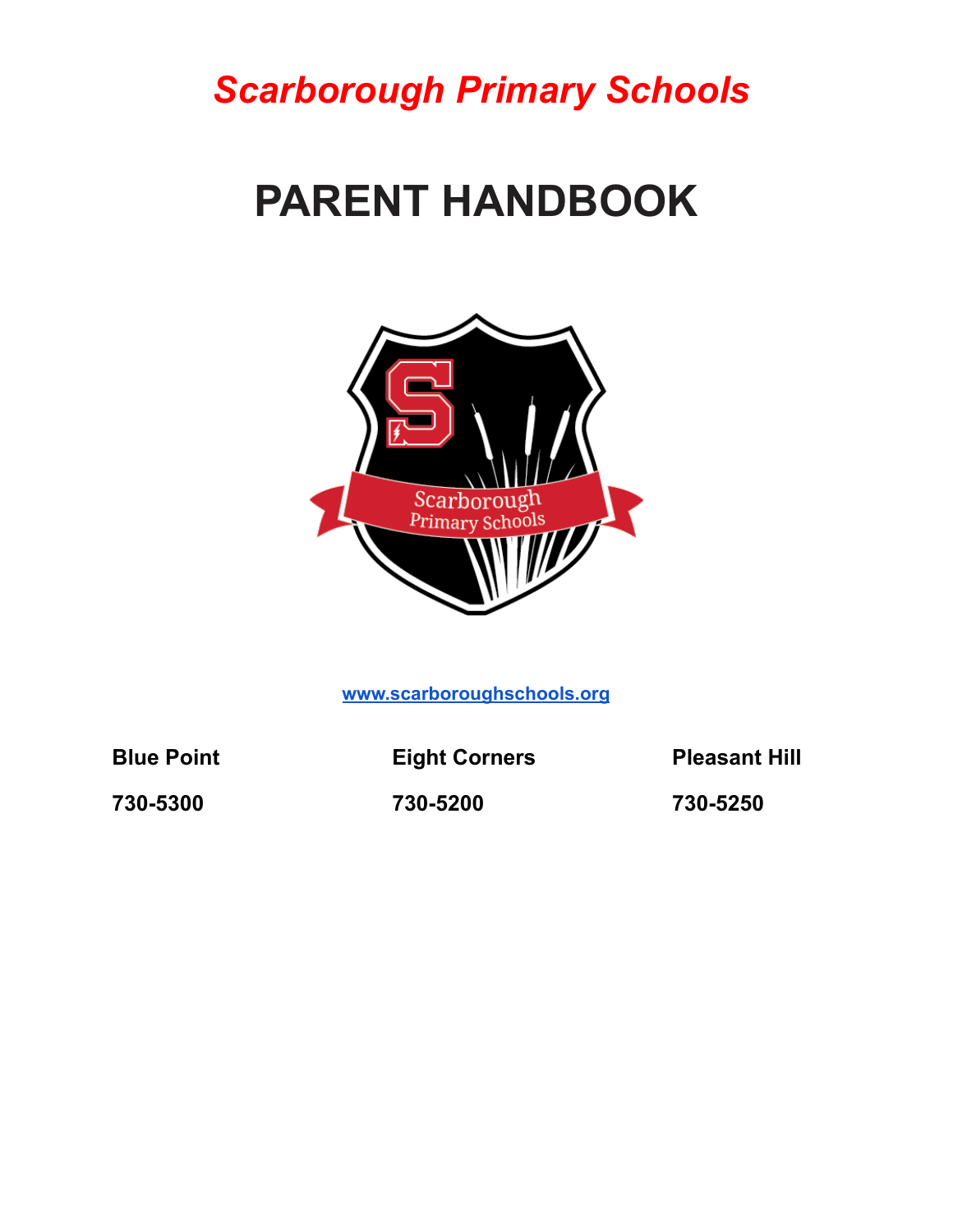# *Welcome to Scarborough Primary Schools*

We are happy to welcome you and your family to our Scarborough Public Schools. Our experienced staff of *professionals is dedicated to providing every child with the best educational opportunity possible. Scarborough Public Schools are committed to all students becoming college, career, and civic ready through student-centered learning. Using our Student-Centered Learning focus, decisions, in planning and instruction* and in the continuous improvement of our schools, are made with students' needs and interests as our primary *consideration. For further details, please see the school website. [www.scarboroughschools.org](http://www.scarboroughschools.org)*

We realize the importance of developing in each child an attitude of self-respect and self-worth. We provide a *variety of learning experiences and opportunities for each child to form meaningful relationships and to develop academically, socially, and emotionally.*

*The goals of the Scarborough School Department are developed collaboratively with the community through annual Community Dialogues.*

*Goal 1: Provide world-class student-centered teaching and learning to prepare every student to thrive in learning, career, and life.*

*Goal 2: Provide welcoming and inclusive learning environments that promote safety, foster meaningful relationship building, and enhance the well-being (physical, social, and emotional) of students and staff.*

*Goal 3: Develop, in each student, the skills for engaged citizenship (locally and globally), the appreciation of one's own and other's cultures, and the disposition to use individual talents to make positive changes in the world.*

*Goal 4: Partner with the Scarborough Community by responsibly managing school resources, making better use of community and business resources, and regularly communicating progress on school improvement efforts.*

*For more details regarding out Educational Philosophy and Mission, click here: AD - [Educational](https://sites.google.com/a/scarboroughschools.org/sps/board-of-education/policies/policies-documents/AD.pdf?attredirects=0) [Philosophy/Mission](https://sites.google.com/a/scarboroughschools.org/sps/board-of-education/policies/policies-documents/AD.pdf?attredirects=0)*

*This handbook outlines the operational guidelines that are important for parents and caregivers to know. They* are guided by the policies of the Board of Education and other authorities such as the State of Maine and Federal Government. It is not practical to provide detailed information about every topic, but we have selected and summarized those which we believe will be useful to parents. Please consider reviewing the policies and regulations of the Scarborough Board of Education so you are familiar with them. Along with all School Board *members' names and email addresses, they can be found on the School District's website:*

#### <https://www.scarboroughschools.org/>

We welcome your suggestions and solicit your membership in the P.T.A. and as volunteers in our schools. If *you have any questions, compliments or concerns, please contact us.*

*Brem Stoner, Pleasant Hill Principal*

*Anne Lovejoy, Eight Corners Principal*

*Kelly Mullen-Martin, Blue Point Principal*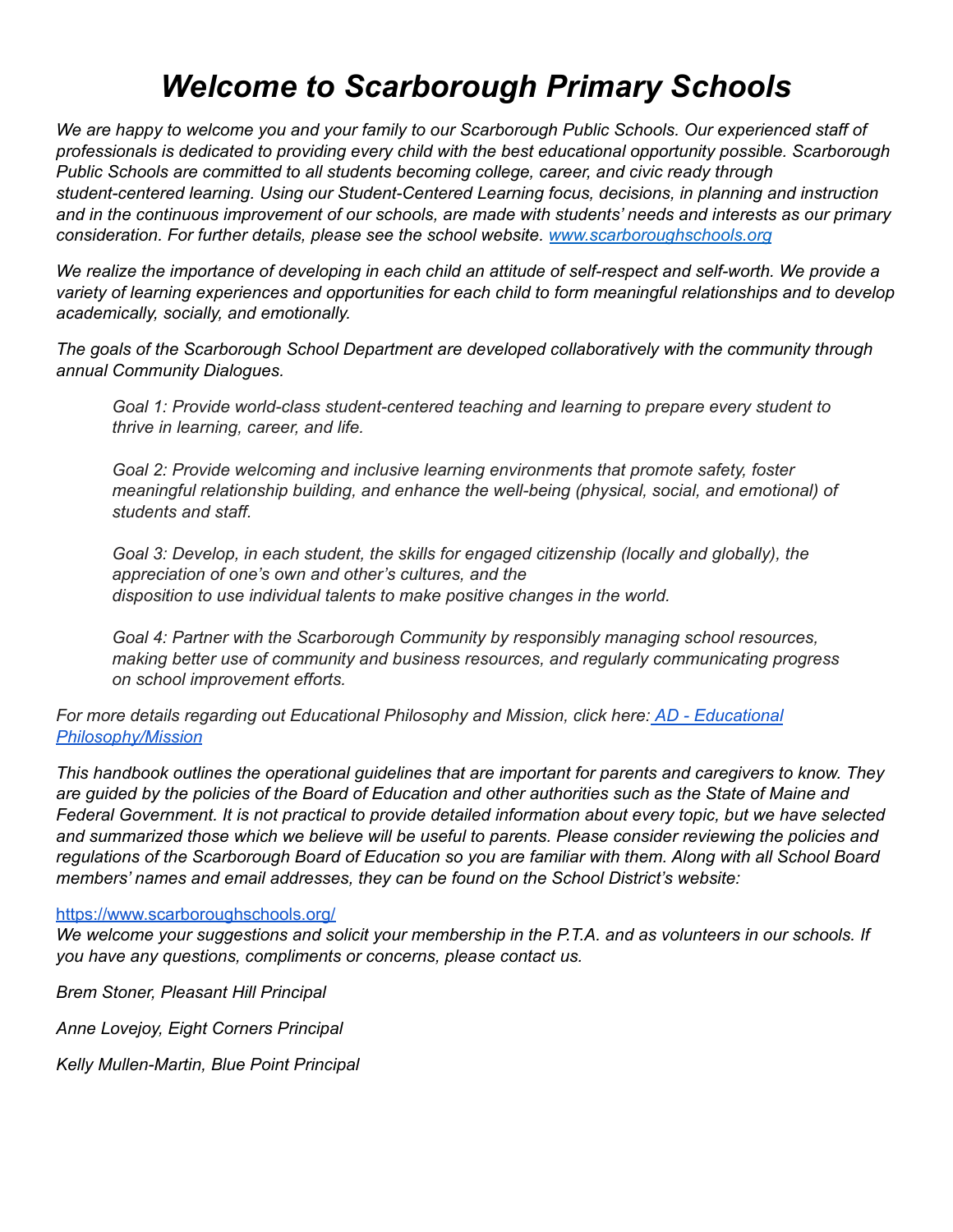# **SCARBOROUGH SCHOOL ADMINISTRATION**

| <b>School / Leadership Role</b>            | <b>Name</b>            | <b>Email</b><br>@scarboroughschools.org | <b>Phone</b><br>207-730- |
|--------------------------------------------|------------------------|-----------------------------------------|--------------------------|
| <b>Blue Point</b>                          |                        |                                         |                          |
| Principal                                  | Kelly Mullen Martin    | kmartin                                 | 5300                     |
| Secretary                                  |                        |                                         | 5300                     |
| <b>Nurse</b>                               | Laurie Hibbard         | <b>Ihibbard</b>                         | 5300                     |
| <b>Pleasant Hill</b>                       |                        |                                         |                          |
| Principal                                  | <b>Brem Stoner</b>     | bstoner                                 | 5250                     |
| Secretary                                  | Laurie Olore           | <b>lolore</b>                           | 5250                     |
| <b>Nurse</b>                               | Dorice Groshon         | dgroshon                                | 5250                     |
|                                            |                        |                                         |                          |
| <b>Eight Corners</b>                       |                        |                                         |                          |
| Principal                                  | Anne Lovejoy           | alovejoy                                | 5200                     |
| Secretary                                  | Maureen Kirsch         | mkirsch                                 | 5200                     |
| <b>Nurse</b>                               | Heidi Igneri           | higneri                                 | 5200                     |
|                                            |                        |                                         |                          |
| <b>Scarborough District Administrators</b> |                        |                                         |                          |
| Superintendent                             | <b>Geoff Bruno</b>     | gbruno                                  | 4100                     |
| <b>Assistant Superintendent</b>            | Diane Nadeau           | dnadeau                                 | 4100                     |
| <b>Curriculum and Assessment</b>           |                        |                                         |                          |
| <b>Director</b>                            | Monique Culbertson     | mculbertson                             | 4100                     |
| <b>Facilities Manager</b>                  | <b>Todd Jepson</b>     | tjepson                                 | 4100                     |
| <b>Food Services Director</b>              | Peter Esposito         | pesposito                               | 4100                     |
| Information Technology                     |                        |                                         |                          |
| <b>Director</b>                            | Jennifer Day           | jday                                    | 4100                     |
| <b>Special Services Director</b>           | <b>Alison Marchese</b> | amarchese                               | 4100                     |
| <b>Transportation Supervisor</b>           | Sarah Redmond          | sredmond                                | 4145                     |
| <b>Wentworth Principal</b>                 | Kelli Crosby           | kcrosby                                 | 4600                     |
| Middle School Principal                    | <b>Kathy Tirrell</b>   | ktirell                                 | 4800                     |
| <b>High School Principal</b>               | Susan Ketch            | sketch                                  | 5000                     |

# **SCHOOL OFFICE HOURS**

Primary school offices are open Monday through Friday from 8:00 a.m. to 4:00 p.m. School offices are closed on school holidays and vacations. The contact information for each primary school office is listed below.

| School                   | <b>Address</b>      | <b>Phone</b> | Fax      |
|--------------------------|---------------------|--------------|----------|
| <b>Blue Point School</b> | 174 Pine Point Road | 730-5300     | 730-5331 |
| Eight Corners School     | 22 Mussey Road      | 730-5200     | 730-5229 |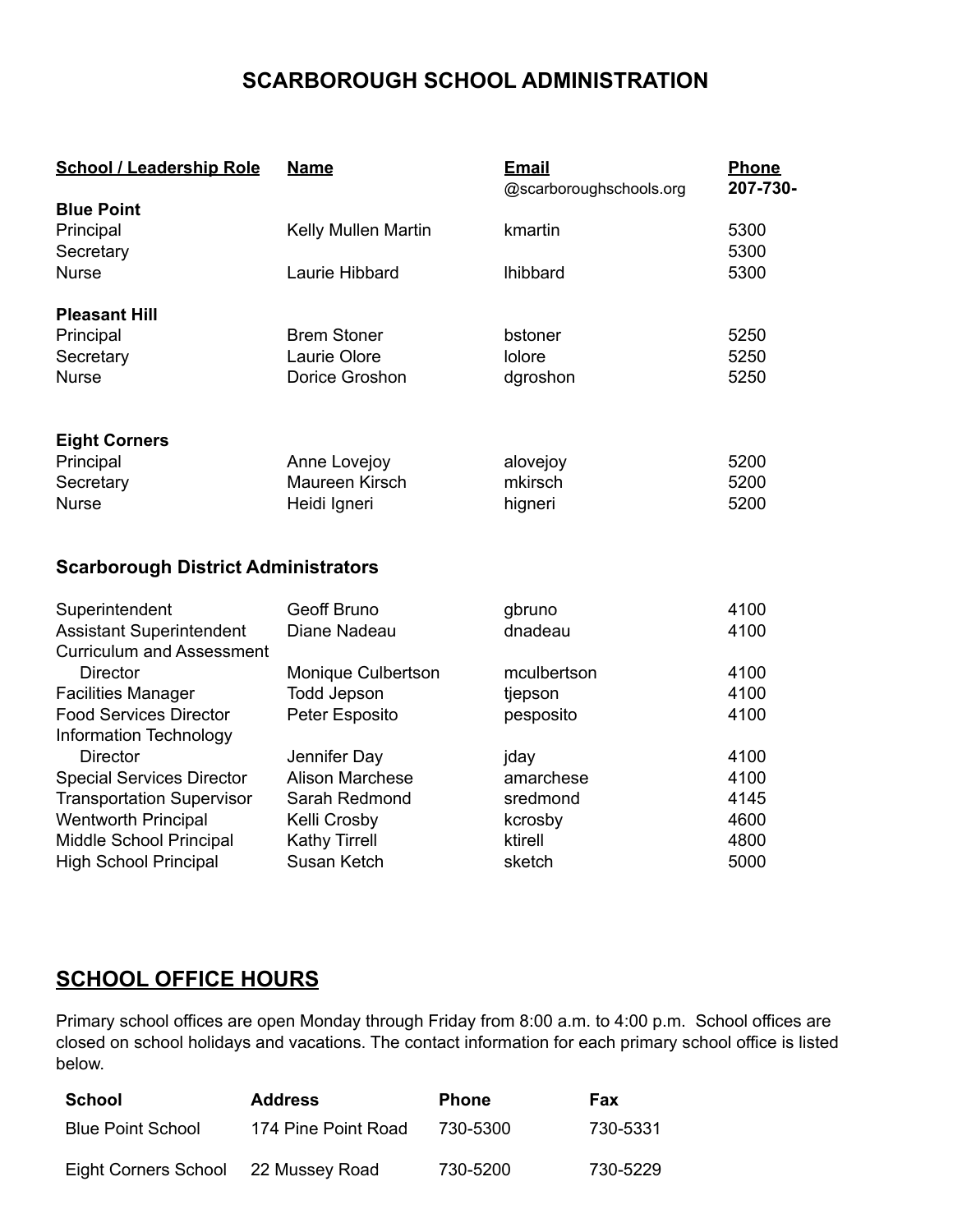#### **ARRIVAL AND DEPARTURE**

| 8:30-8:50     | Bus Arrivals, Drop Off                                                                           |
|---------------|--------------------------------------------------------------------------------------------------|
| 8:50          | <b>School Start Time</b>                                                                         |
| 3:15          | <b>School End Time</b>                                                                           |
| $3:15 - 3:30$ | Dismissal Window (may fluctuate<br>depending on the number of car<br>riders due to the pandemic) |
| $1:45-2:00$   | <b>EARLY RELEASE PICK UP</b>                                                                     |

#### **BEFORE AND AFTER CARE PROGRAM**

Supervision before (Before Care) and after (After Care) school is not provided by school staff but through Scarborough Community Services, who can be reached at 730-4150.

#### **SCHOOL CALENDAR**

The school calendar is set by the School Board each spring. Please take note of all professional development early release dates on the calendar: *<https://www.scarboroughschools.org/district/calendar-school-hours>*

# **ATTENDANCE**

#### **ABSENCES AND TARDINESS**

Regular attendance at school is critically important to a successful education. Chronic absences or tardiness can result in a significant loss of instructional time for a student. We ask that you make every effort to have your child at school on time every day.

It is our school policy to confirm all absentees. Please notify your child's school office via telephone prior to 9:00 a.m. if your child will be tardy or absent. In an effort to more accurately collect data around absences and better support our students, we will be asking you to provide some information. This will include the reason for the absence: illness, appointment, religious holiday, family emergency, or planned absence. Absences without a reason provided will be marked unexcused. If your family does have time away from school scheduled, you will be asked to complete an electronic Planned Absence Form (school specific) which can be found on our website and from our school secretaries. The Planned Absence Form notifies the school in advance of the time that your child will be absent.

*Policy Reference JED - Student [Absences](https://sites.google.com/a/scarboroughschools.org/sps/board-of-education/policies/policies-documents/JED.pdf?attredirects=0) and Excuses JED-R - Student [Absences](https://sites.google.com/a/scarboroughschools.org/sps/board-of-education/policies/policies-documents/JED-R.pdf?attredirects=0) and Excuses*

#### **COMPULSORY ATTENDANCE/TRUANCY**

As required by State law, "Persons 6 years of age or older and under 17 shall attend a public day school during the time it is in regular session." Absences are excused due to illness, appointments with health professionals which must be made during the regular school day, family emergencies, planned absences for educational purposes, and other extenuating circumstances.

A student is considered truant if s/he is "at least 6 years of age and has not completed grade 6 and has the equivalent of 7 full days of unexcused absences or 5 consecutive school days of unexcused absences during a school year." School principals have specific responsibilities to report and respond to school truancy. *Policy Reference JEA - [Compulsory](https://sites.google.com/a/scarboroughschools.org/sps/board-of-education/policies/policies-documents/JEA.pdf?attredirects=0) Attendance Ages Legal Reference: Title 20-A MRSA §5051-A, §5001-A*

#### **DISMISSAL PROCEDURES**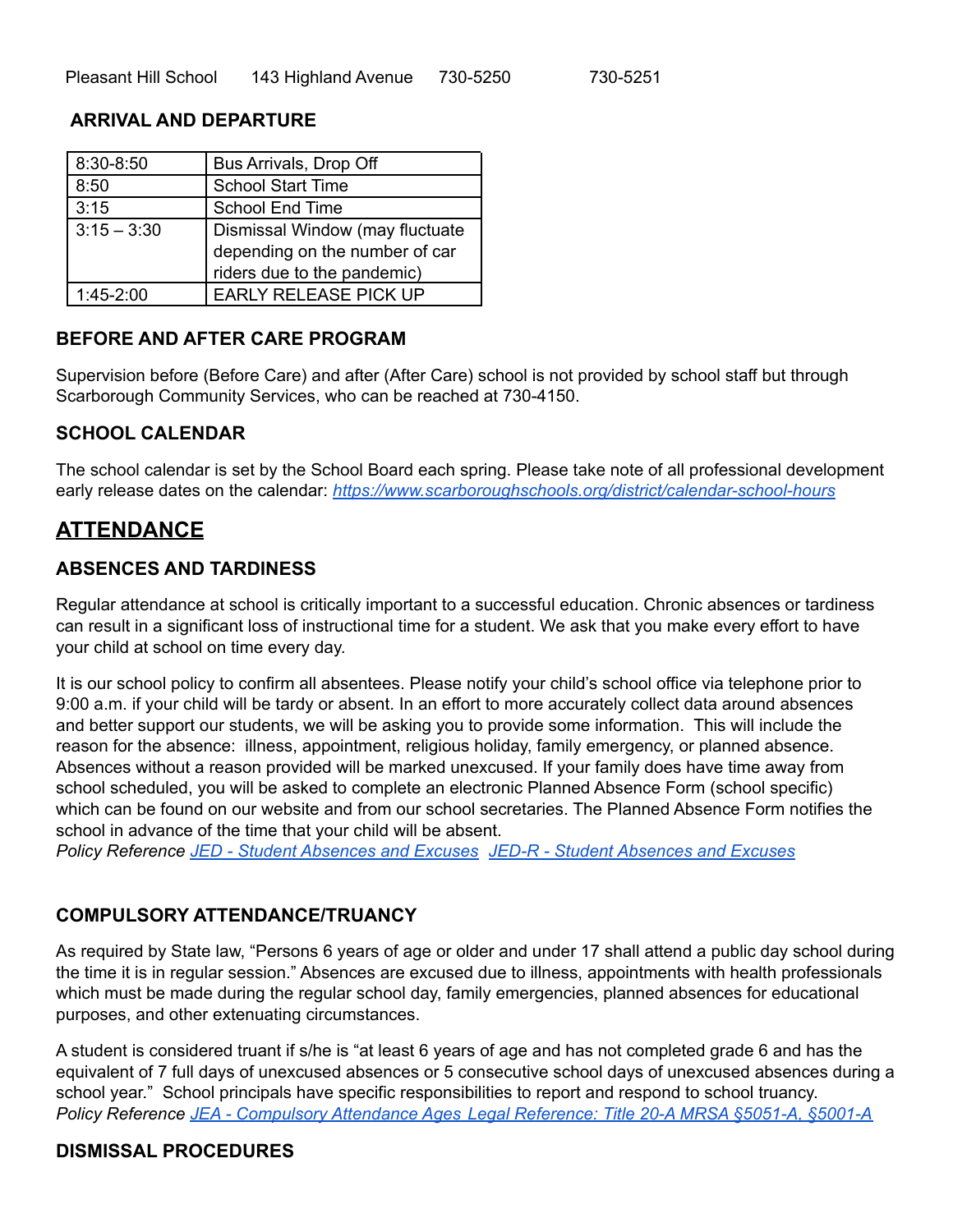If your child has an appointment that necessitates a dismissal or if you are picking up at the end of the school day, please follow this procedure:

- 1. The student's parent/guardian will send a note to school which includes the following:
	- o child's first *and* last name
	- o child's teacher
	- o date and time for dismissal
	- o name of designated person picking up the child (photo identification will be checked if the person is new or unknown to office staff)
	- o parent/guardian signature

2. Students must be picked up and signed out through the school office. Please check in with office personnel and follow building procedures to dismiss your child.

3. No student will be able to deviate from the normal dismissal procedure without permission from the parent/guardian. *Policy Reference JLIB - Student Dismissal [Precautions](https://sites.google.com/a/scarboroughschools.org/sps/board-of-education/policies/policies-documents/JLIB.pdf?attredirects=0)*

# **COMMUNICATION BETWEEN SCHOOL AND HOME**

## **INFORMING THE SCHOOL OF IMPORTANT CHANGES**

Parents will complete paperwork upon registration and annually thereafter. Please be sure to update the school office with any changes that occur during the school year including address, phone, email, emergency contacts, or transportation arrangements.

#### **COMMUNICATION WITH SCHOOL STAFF**

Calls to school staff during the day will be forwarded to a voice mail system. Teachers will only be interrupted in the case of an emergency. Please allow 24-48 hours for a staff member to access and respond to your message. Similarly, staff have limited ability to respond to parent emails during the instructional day. Please allow adequate time for a response.

# **ELECTRONIC COMMUNICATION**

Email is also used regularly to communicate with parents. Please keep all email addresses up-to-date with the office and classroom teacher. To find any teacher in our district, go to our website and use the staff directory. *<https://www.scarboroughschools.org/district/staff-directory>*

# **SCHOOL CANCELLATION/DELAY**

Parents will receive notification of school cancellations and delays through an automated alert system (phone, text, and/or email). Completing school registration supplies the district with your choice of device. Notification will be posted on our school website and will also be broadcast on local television and radio stations. In the case of a school delay, please go the district website: <https://www.scarboroughschools.org/>

# **PROGRESS REPORTING AND PARENT-TEACHER CONFERENCES**

The K-2 schools provide progress reporting on a trimester schedule: **Trimester 1**: 9-1 to 12-3 **Trimester 2:** 12-6 to 3-11 **Trimester 3:** 3-14 to 6-16

Parent-Teacher conferences will be held twice per year (fall and spring). Parents will receive notification of available conference times from classroom teachers and specialists. Students are invited to participate in the conference process in an age-appropriate manner. We believe it is important for primary school students to be engaged in setting age-appropriate, meaningful, and attainable goals for their own learning. We understand that some concerns and conversations should not occur with students present, and will always accommodate such needs. Progress Reports will be sent home in folders roughly two weeks after the close of each trimester.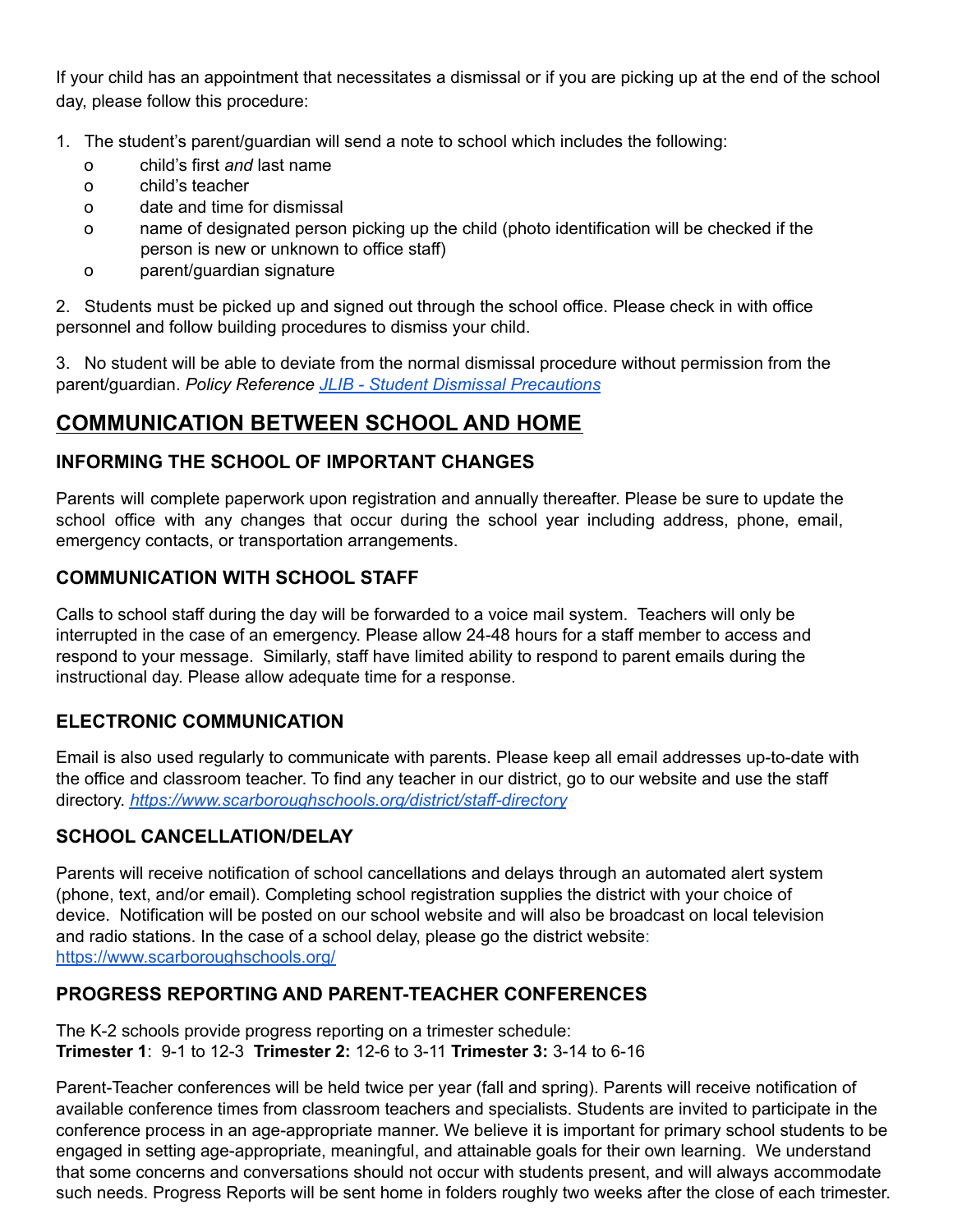# **BUS TRANSPORTATION**

The Scarborough School Department accepts the responsibility of providing safe and efficient transportation to and from school for all eligible students.

#### **Masks are required for all students and staff on all school transportation at all times. This is a federal mandate.**

Parents are responsible for notifying the school of their child's after-school destination at the beginning of each school year. Changes can be made by notifying the bus department in writing.

Parents are responsible for seeing that children get to their assigned bus stops and for providing appropriate supervision. **An adult must meet kindergarten students at their bus stop. If an adult** is not visibly present at the bus stop, the driver will return the student to school and the school **will contact the parents.** Parents may permit an older sibling or neighbor to accept a child from the bus, but must make this arrangement **in writing with the bus driver or bus department before it can occur.**

Children are expected to conduct themselves on the bus safely, kindly, and responsibly. They are asked to follow the directions of the bus driver, and to report any misconduct directly to the bus driver.

The Scarborough School Department recognizes that many children attend day care centers before and after school hours. Given the constraints of our transportation services, it will be our practice to accommodate parents with respect to picking up and dropping off students at their daycare only if it is on a regularly-scheduled bus route.

Transportation to or from friends' houses or activities such as scouts, dance lessons or a similar activity will be the responsibility of the parent.

Questions regarding transportation and updated bus routes can be found at *<https://www.scarboroughschools.org/central-office/transportation>*

# **CURRICULUM**

All three schools provide a common curriculum in Literacy and Math, as well as:

- Art
- Music
- **Physical Education**
- **Health**
- Library
- Technology Integration
- Academic Support
- Social Work
- **Special Education Services**

Curriculum information will be sent home with trimester report cards. Curriculum information can also be found at <https://www.scarboroughschools.org/central-office/curriculum-assessment> Questions can be directed to the K2 Instructional Coaches or to the District Director of curriculum and Assessment.

# **ALLIED ARTS CLASSES**

Every student has the following "special" curriculum classes once a week for 30 minutes: the program rotates among art, learning commons (library), music, health and physical education. Each school's schedule varies, but the curriculum is consistent. On PE days, sneakers are expected.

# **INSTRUCTIONAL AND LIBRARY MEDIA SELECTION POLICY**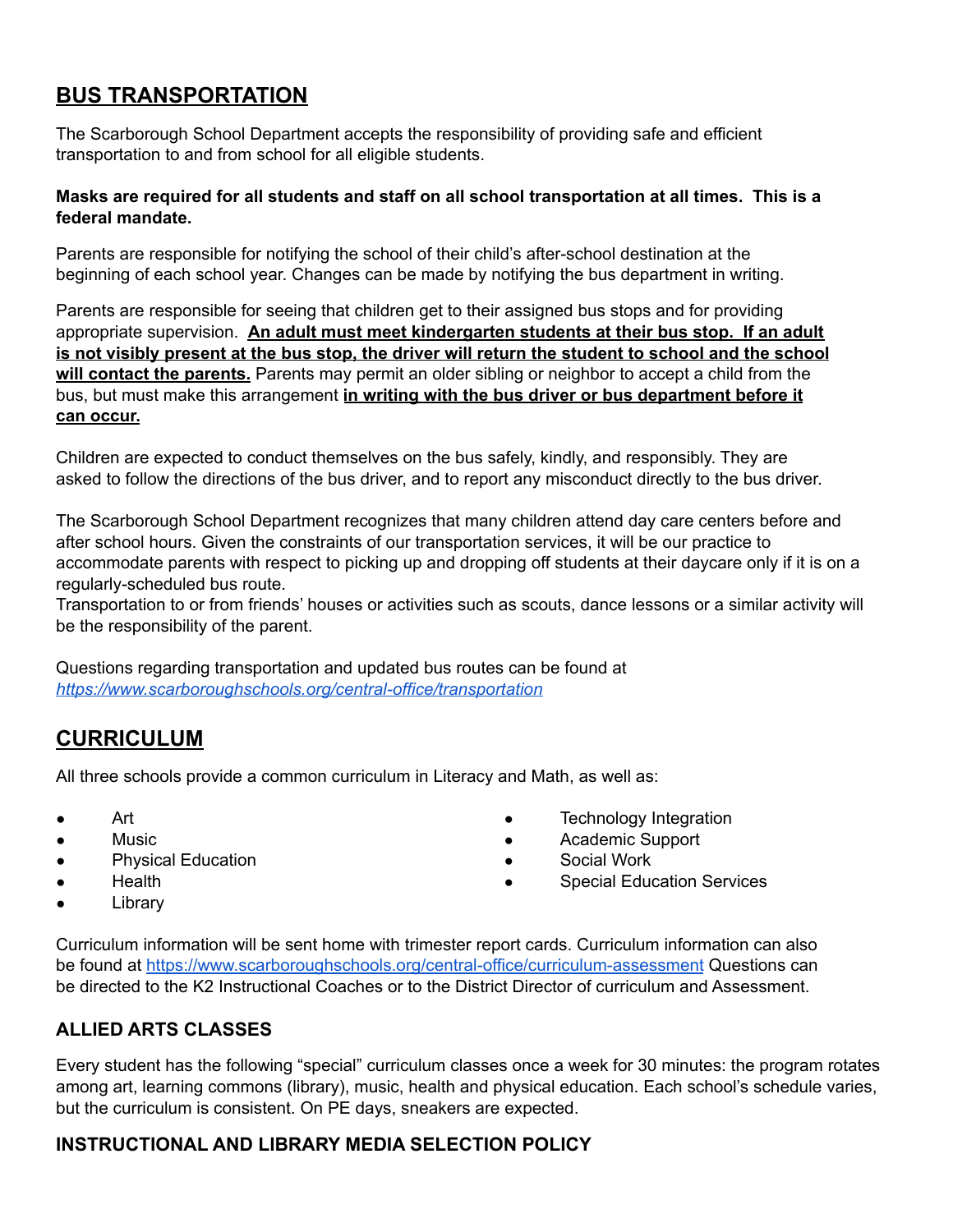The Scarborough School Department has an Instructional and Library Media Selection policy that outlines the responsibility of the school department and the rights of parents to inspect instructional materials. The policy describes the criteria and procedure for challenging materials in the case of an objection. *Policy Reference IJJ - Selection of [Educational](https://db0aae9c-a-471900dc-s-sites.googlegroups.com/a/scarboroughschools.org/sps/board-of-education/policies/policies-documents/IJJ.pdf?attachauth=ANoY7crifFNYBSvxvKQxjbA1VNL3NAuZDnU1IE7OHnIbsaNqUrU2jEc8XO1S2plQkX7tYiaIXBoSYZuTs8H_lk5t0YDKIiGZwKhJDCNBFBNsyZMUoSzfSejhSFa_ZKNbLhWAxOQSXoOEqcNU8VYcewT2ym7EJCinNQM2smEmGvR23Br3J7x5Y4Bmr55Yn5vVA1qzgYhJfeueyyDCZEmEaqOWG6YANsN10z1mmegXfdaDZ_L1u-pUqnkO8ks_VdNIaWuywx21a7VwrdKkAG7Vb6AiVsZ4t-uRqg%3D%3D&attredirects=0) Materials*

#### **STUDENT COMPUTER USE**

One-one computing is available to all students at the K-2 level. Access to computers is introduced gradually. Information will be sent home from your child's teacher as technology lessons are introduced. Our student computer use policy is referenced here. *IJNDB-R Student Computer & Internet [Regulations](https://sites.google.com/a/scarboroughschools.org/sps/board-of-education/policies/policies-documents/IJNDB-R.pdf?attredirects=0)*

#### **PROGRAM / CLASSROOM PLACEMENT**

All Kindergarten students will attend a full day, graded Kindergarten program. Graded students are assigned a new teacher each year and have a new grouping of students. Looping students stay with the same teacher and classmates for first and second grade. The Administration and Staff place incoming first grade students in either Looping or Graded programming. All class compositions are made with consideration to variables such as number of students, gender mix, academic balance, special needs, and any other relevant factors. Parents with questions should call or email the Principal. Requests for specific teachers cannot be honored. Parents may provide educationally relevant information about their child to the building Principal but final placement decisions are made by building leadership.

#### **RETENTION**

The decision to retain a child is made collaboratively between the parents and the building Principal. Classroom teachers and other professionals may be consulted.

#### **HOMEWORK**

Homework is very limited at this level. Teachers may ask students to keep a reading log, practice spelling words, or complete a special project.

# **STUDENT SUPPORTS**

#### **ACADEMICS**

Academic support programs are available for students struggling in literacy and/or math. Students are provided with small-group instruction to supplement their regular classroom instruction. All referrals for academic support programs go through the classroom teacher.

#### **RESPONSE TO INTERVENTION (RTI)**

Student Support Teams of school professionals are organized in each building. These teams meet regularly to discuss students who may be struggling academically, socially, emotionally, or behaviorally. When appropriate, specific, evidence-based, data-driven intervention strategies will be implemented to assist a child who is struggling. Parents are to be informed and consulted throughout this process.

#### **SOCIAL WORK**

Primary students can receive the services of a certified school social worker with parent permission. Services may include small groups about such topics as friendships, changing families/divorce, or self-esteem. School social workers also support classrooms and may do whole-group lessons about a variety of topics.

#### **SPECIAL SERVICES**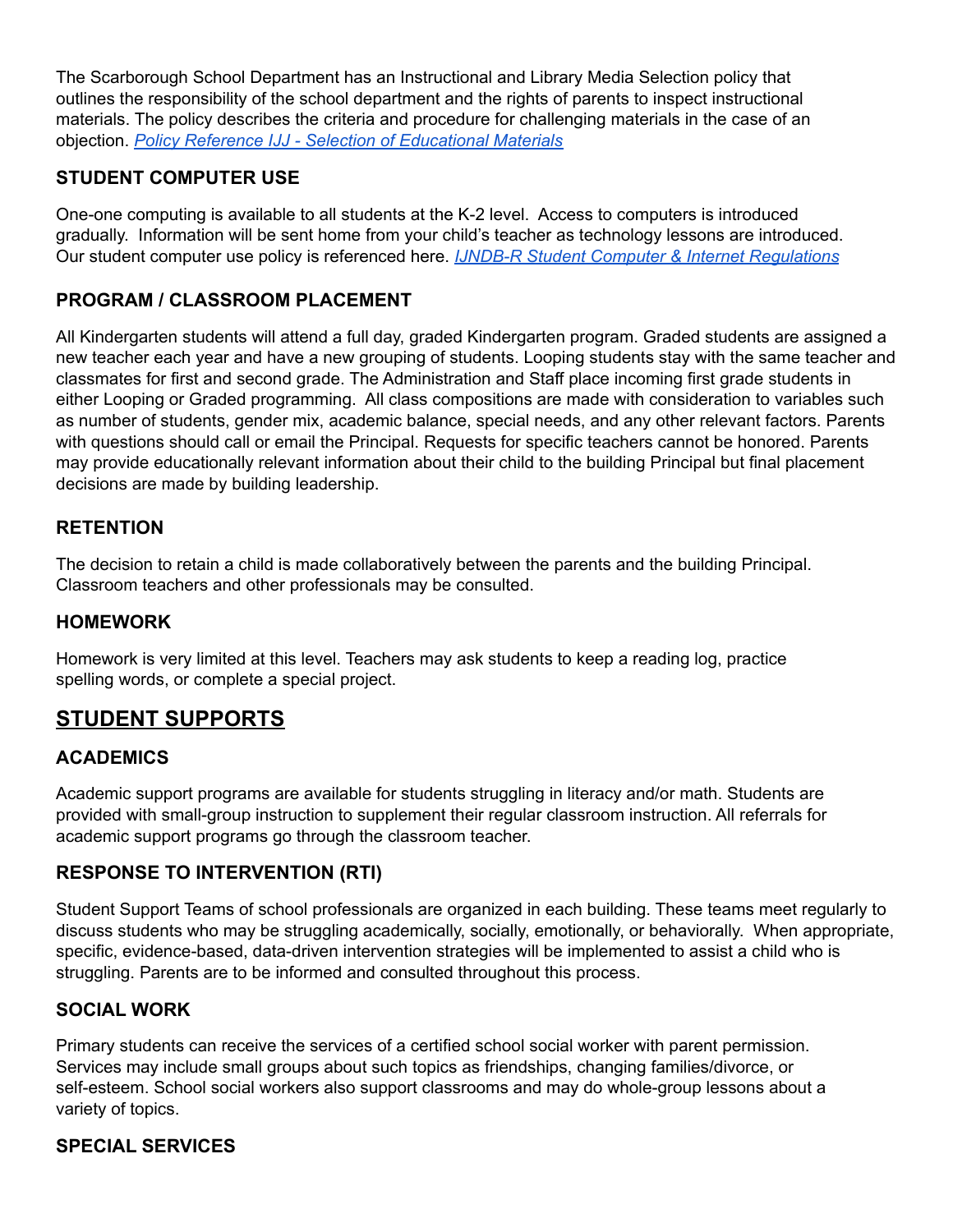Scarborough Schools recognize the importance of identifying students with exceptional and differing abilities then providing appropriate educational programs for them. The school department also provides appropriate programs for English Language Learners (students who have limited English proficiency) to assist them in attaining English proficiency and meeting state and local academic achievement standards A parent who believes a child has a need for any special services should contact the teacher or building administrator.

In 1975 the United States Government, acknowledging the importance of educating exceptional children, mandated for them a "free appropriate public education in the least restrictive environment." This mandate is known as Public Law 94-142, and carries with it legal protection for children and parents.

The State of Maine also has a body of law and legislation that reinforces and implements the federal law. This body of state law is available upon request. *Policy Reference IHBA - [Individualized](https://sites.google.com/a/scarboroughschools.org/sps/board-of-education/policies/policies-documents/IHBA.pdf?attredirects=0) Education [Program](https://sites.google.com/a/scarboroughschools.org/sps/board-of-education/policies/policies-documents/IHBA.pdf?attredirects=0) IHBAA - Referral and General Education [Interventions](https://docs.google.com/a/scarboroughschools.org/viewer?a=v&pid=sites&srcid=c2NhcmJvcm91Z2hzY2hvb2xzLm9yZ3xzcHN8Z3g6NDRlZDAzOWZhNzAwMzVi) IHBEA - [Programs](https://sites.google.com/a/scarboroughschools.org/sps/board-of-education/policies/policies-documents/IHBEA.pdf?attredirects=0) for English [Learners](https://sites.google.com/a/scarboroughschools.org/sps/board-of-education/policies/policies-documents/IHBEA.pdf?attredirects=0)*

# **SAFE AND INCLUSIVE SCHOOLS**

Students at the primary school level are learning how to self-regulate their bodies in a school environment. Our approach is to support this learning with clearly articulated expectations for behavior with opportunities to practice, reflect, and continuously improve. Students at this age can be hands-on with their play and part of our instruction is to move them towards safe ways to interact among larger groups of children.

#### **BUILDING ACCESS**

School buildings will be locked during the school day. All visitors will be allowed entry by school office personnel. All visitors are required to sign in and out of the building and to wear an identifying tag at all times.

#### **WEAPONS IN SCHOOL**

All persons are prohibited from possession or use of any weapons or use of any object as a weapon on school grounds, in school buildings, or on school buses at any time. Use of any object, although not necessarily designed to be a weapon, to inflict or threaten bodily harm and/or to intimidate, coerce or harass is prohibited. *Policy [Reference](https://sites.google.com/a/scarboroughschools.org/sps/board-of-education/policies/policies-documents/JICIA.pdf?attredirects=0) JICIA - Weapons, Violence & School Safety*

#### **DRUG/ALCOHOL/SUBSTANCE USE**

No student shall distribute, possess, use or be under the influence of drugs, tobacco and/or alcohol. *Policy Reference ADC - Tobacco Use & [Possession](https://docs.google.com/document/d/1o8_uW_Gy0D-swsz3lqmdRd9KFPb7OOpSIqymP9nWMBw/edit?usp=sharing) JICH - [Student](https://sites.google.com/a/scarboroughschools.org/sps/board-of-education/policies/policies-documents/JICH.pdf?attredirects=0) Drug & Alcohol Use*

#### **HARASSMENT**

Students are prohibited from engaging in physical or verbal harassment of and/or threats to students, teachers, or other school personnel and visitors. *Policy Reference ACAA - [Harassment](https://drive.google.com/file/d/1AlI3zl6EY3ZR0k9M8BpLvCCccpgZEont/view?usp=sharing) & Sexual [Harassment](https://drive.google.com/file/d/1AlI3zl6EY3ZR0k9M8BpLvCCccpgZEont/view?usp=sharing) of Students, [ACAD-Hazing](https://drive.google.com/file/d/1ok2GfyGQFUvGMUVSGMhXmtAja38URj94/view?usp=sharing)*

#### **DISCRIMINATION**

Discrimination against and harassment of any student, parent, visitor, or staff member because of race, color, sex, sexual orientation, religion, ancestry or national origin, or disability are prohibited in our schools. *Policy Reference AC [Nondiscrimination/Equal](https://sites.google.com/a/scarboroughschools.org/sps/board-of-education/policies/policies-documents/AC.pdf?attredirects=0) Opportunity and Affirmative Action*

#### **FIRE DRILLS AND SCHOOL EVACUATION**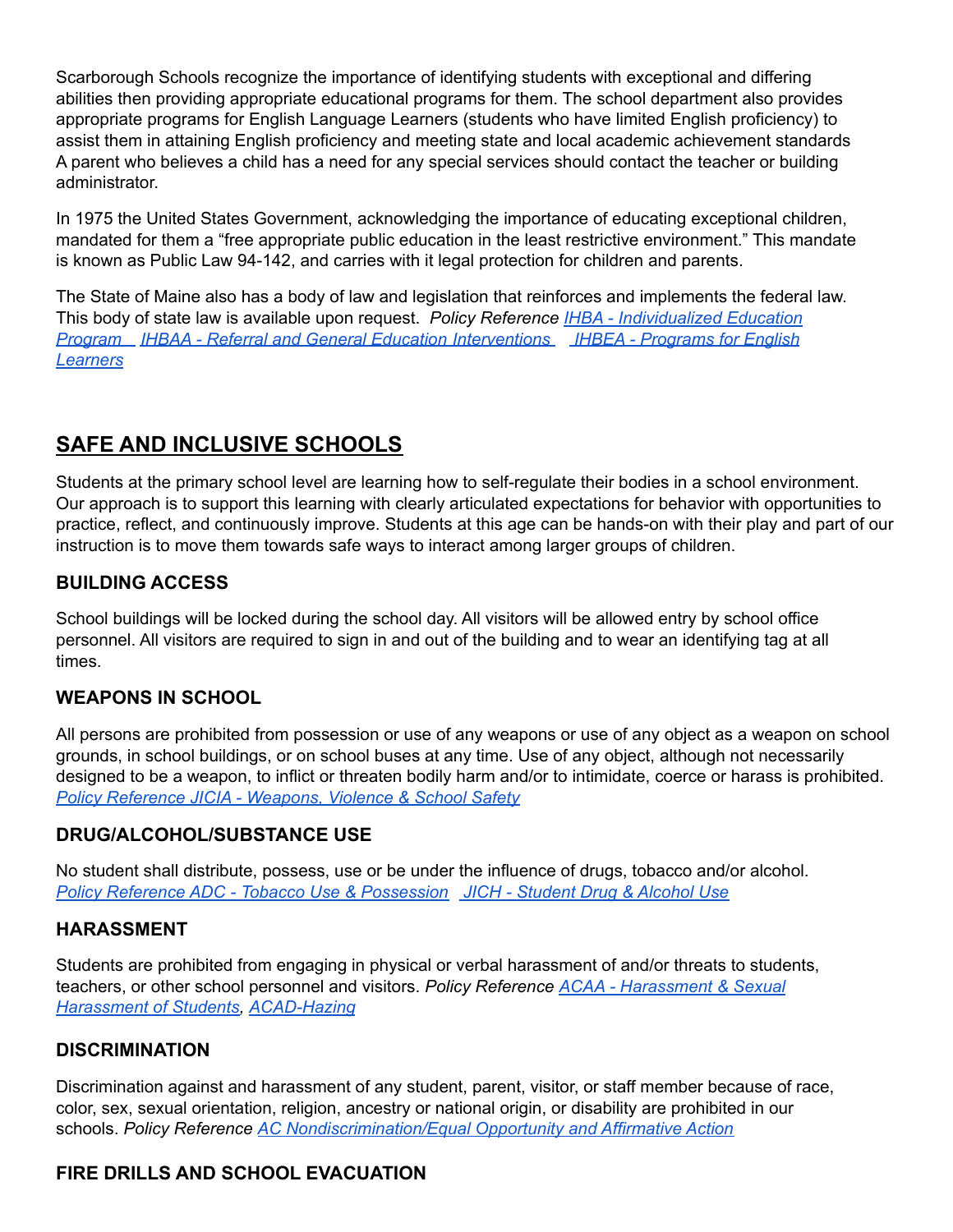All primary schools are required to have a minimum of 10 scheduled fire drills and at least one lockdown per school year. This offers students and staff an opportunity to practice the building-specific evacuation plan and procedures. *Policy Reference JICIB - Bomb [Threats](https://sites.google.com/a/scarboroughschools.org/sps/board-of-education/policies/policies-documents/JICIB.pdf?attredirects=0)*

#### **CRISIS INTERVENTION TEAMS**

Crisis Intervention Teams are organized in each building to facilitate appropriate responses in the event of a crisis within the school community. Crisis response plans are reviewed annually. A parent guide to emergency management can be found on the district website. *Policy Reference EBC - [Comprehensive](https://sites.google.com/a/scarboroughschools.org/sps/board-of-education/policies/policies-documents/EBC.pdf?attredirects=0) Emergency [Management](https://sites.google.com/a/scarboroughschools.org/sps/board-of-education/policies/policies-documents/EBC.pdf?attredirects=0) Plan Approval*

## **SCHOOL SPEED LIMIT & PARKING**

The speed limit on access roads to and from all schools is 15 miles per hour. Adhering to this is imperative! Special care must be taken in school parking lots. Please supervise your children closely when walking through parking areas and walk with your children into the buildings.

## **TOBACCO-FREE SCHOOLS**

School department buildings, grounds, and immediately abutting municipal properties are smoke-free. *Policy Reference ADC - Tobacco Use & [Possession](https://docs.google.com/document/d/1kgtYdWdIpPa747go_9aF3KCNpA-FO7iHqE89h2rMwbE/edit?usp=sharing)*

## **CHILD ABUSE & NEGLECT**

All school personnel are mandated to report suspected cases of child abuse and neglect according to local, state, and federal laws and regulations. *Policy Reference JLF - [Reporting](https://drive.google.com/file/d/1_P5TiZPGSgrZV_NjpeSf3kCJvYdBi5Qc/view?usp=sharing) Child Abuse and Neglect*

#### **CONFLICT RESOLUTION**

Primary schools use a variety of tools to help students to resolve conflict in age-appropriate, positive, and respectful ways. All three schools use a common language and strategies in these efforts with a common goal to provide a safe, secure, positive learning environment for all students.

#### **BULLYING**

*Bullying* and *cyberbullying* as defined by Maine State law and local police are prohibited in Scarborough Schools. Building principals and school staff are trained in bullying prevention and response.*Policy Reference JICK - Bullying & Cyber Bullying [Prevention](https://docs.google.com/a/scarboroughschools.org/viewer?a=v&pid=sites&srcid=c2NhcmJvcm91Z2hzY2hvb2xzLm9yZ3xzcHN8Z3g6MmYyMmQ1MzhmMTIxNmRl) in Schools Legal Reference PL 659*

# **HEALTH SERVICES AND MEDICATION POLICY**

A nurse is available to students and staff for health consultations. The primary responsibilities of the health services staff are to administer emergency first aid and to implement individual health plans.

The School Board acknowledges that from time to time it may be necessary for the students to have medications administered during the day. Parents/legal guardians must adhere to the following procedures for **any** medication (prescription **or** over the counter) to be administered to a student. The parent/legal guardian shall obtain a copy of the School Department Request/Permission to Administer Medication in School form (Board Policy JLCD) form the school office or school nurse.

The parent/legal guardian and physician/dentist shall complete and sign the Request/Permission form. The parent/legal guardian shall return the Request/Permission form to the school office or school nurse along with the medication.

Medications **must** be transported to the school by the parent/legal guardian, must be in the original container (and in the case of other prescription medications, appropriately labeled by the physician/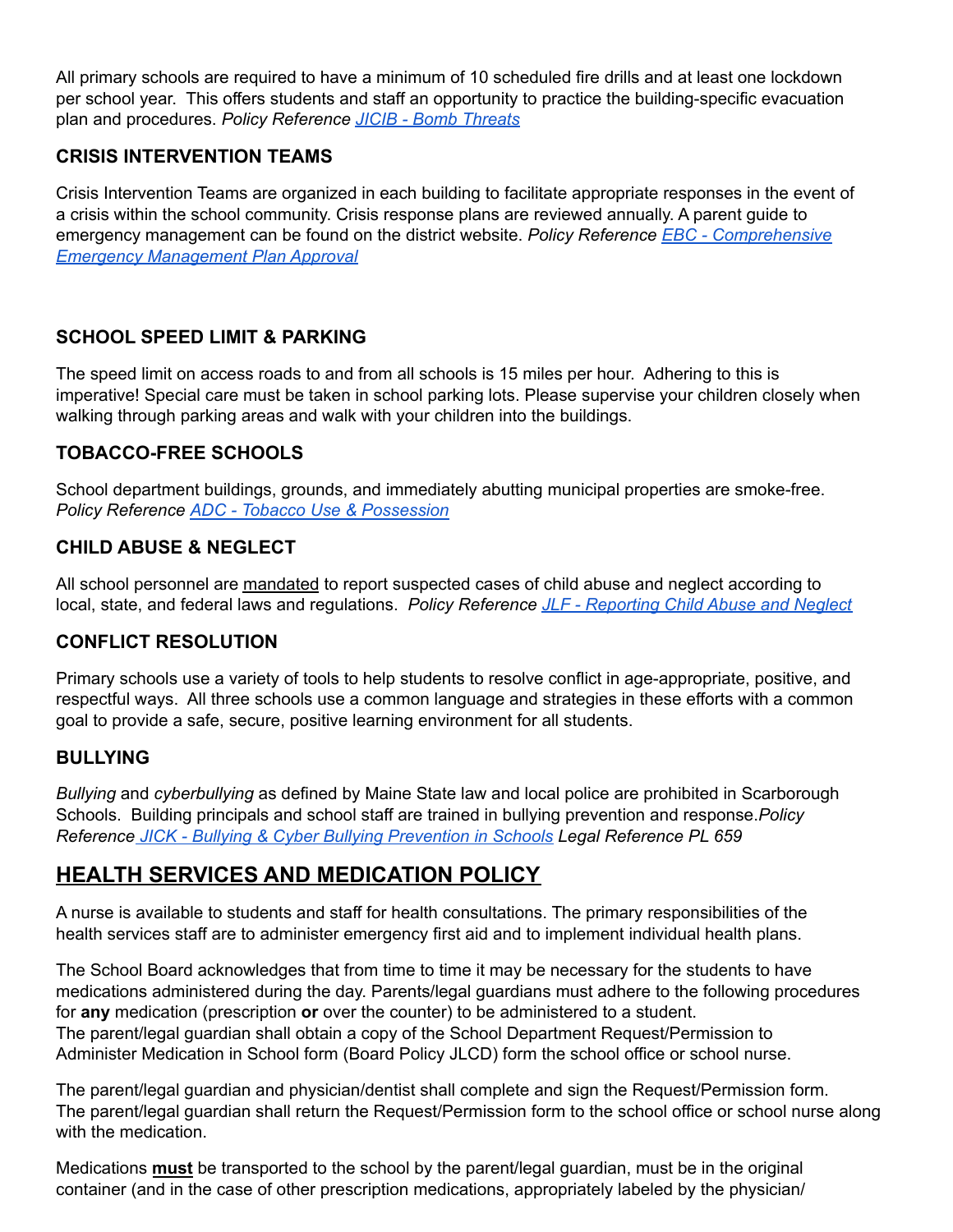dentist or pharmacy), and **must** include no more than the amount of medication necessary to comply with the physician's/dentist's order. Medication no longer required must be removed by the parent/legal guardian. A copy of this policy (*Policy Reference JLCD - [Administering](https://docs.google.com/a/scarboroughschools.org/viewer?a=v&pid=sites&srcid=c2NhcmJvcm91Z2hzY2hvb2xzLm9yZ3xzcHN8Z3g6NDQzYTJlMWI4ZDZhYjdjMQ) Medicines to Students*) may be obtained at our school office upon your request.

# **ILLNESS AT SCHOOL**

Students may be sent home from school for the following reasons:

- 1. Fever of 100 degrees or over
- 2. Vomiting and/or diarrhea
- 3. Injury that may require further medical attention or parent instruction
- 4. Chronic medical conditions that may require further evaluation or parent instruction
- 5. Any other condition for which the health staff determines evaluation is necessary (e.g. chicken pox, conjunctivitis, etc.)

If your child is sent home, please follow the instructions provided to you by the school nurse or office personnel. **Children who have been ill should remain home until fever, vomiting or diarrhea and any other symptoms that may be contagious, have been resolved for at least 24 hours without the aid of medication.**

Children are not allowed to remain in school with blood/bodily fluids on their clothes. Sending in an extra set of clothes is always a good idea to prevent your child from missing valuable class time. The school will let parents know if a child has soiled clothing with blood or bodily fluids. A parent must pick up this clothing within 24 hours or it will be disposed of - it cannot be sent home with the student. *Policy Reference [JLCD](https://docs.google.com/a/scarboroughschools.org/viewer?a=v&pid=sites&srcid=c2NhcmJvcm91Z2hzY2hvb2xzLm9yZ3xzcHN8Z3g6NDQzYTJlMWI4ZDZhYjdjMQ) - [Administering](https://docs.google.com/a/scarboroughschools.org/viewer?a=v&pid=sites&srcid=c2NhcmJvcm91Z2hzY2hvb2xzLm9yZ3xzcHN8Z3g6NDQzYTJlMWI4ZDZhYjdjMQ) Medicines to Students*

# **STUDENTS WITH DIAGNOSED FOOD ALLERGIES OR SENSITIVITIES**

The Scarborough School Department recognizes that diagnosed food allergies and sensitivities can pose a significant threat to the health of some students. It is the practice of the School Department to work with students, parents, staff and medical personnel to minimize risks and provide a safe educational environment for food-allergic and food-sensitive students.

#### **IMMUNIZATIONS**

Students must meet the minimum immunization requirements of the Maine State Law or complete an exemption form provided by the school. Students may be excluded from school until this requirement is met. *Policy Reference JLCB - [Immunizations](https://drive.google.com/file/d/1fUrLgsTDNZ7q9_hZ34WzYItCIrjxIQJv/view?usp=sharing) of Students*

# **ILLNESS AND RECESS**

On occasion, parents/caregivers ask if a child can stay indoors at recess time. We can accommodate this request only in extreme health care situations where it would be unsafe for the child to be outside. A note from the child's physician is required for this consideration.

# **SCHOOL OPERATIONS & GUIDELINES**

# **RECESS**

Students will be outdoors for at least one, 20-25-minute recess on a daily basis, weather permitting. Outdoor recess is not held if it is too wet or cold (if the temperature "feels like" 15 or above, we go out). These conditions are monitored carefully throughout the day. We aim to put different grades levels together when possible.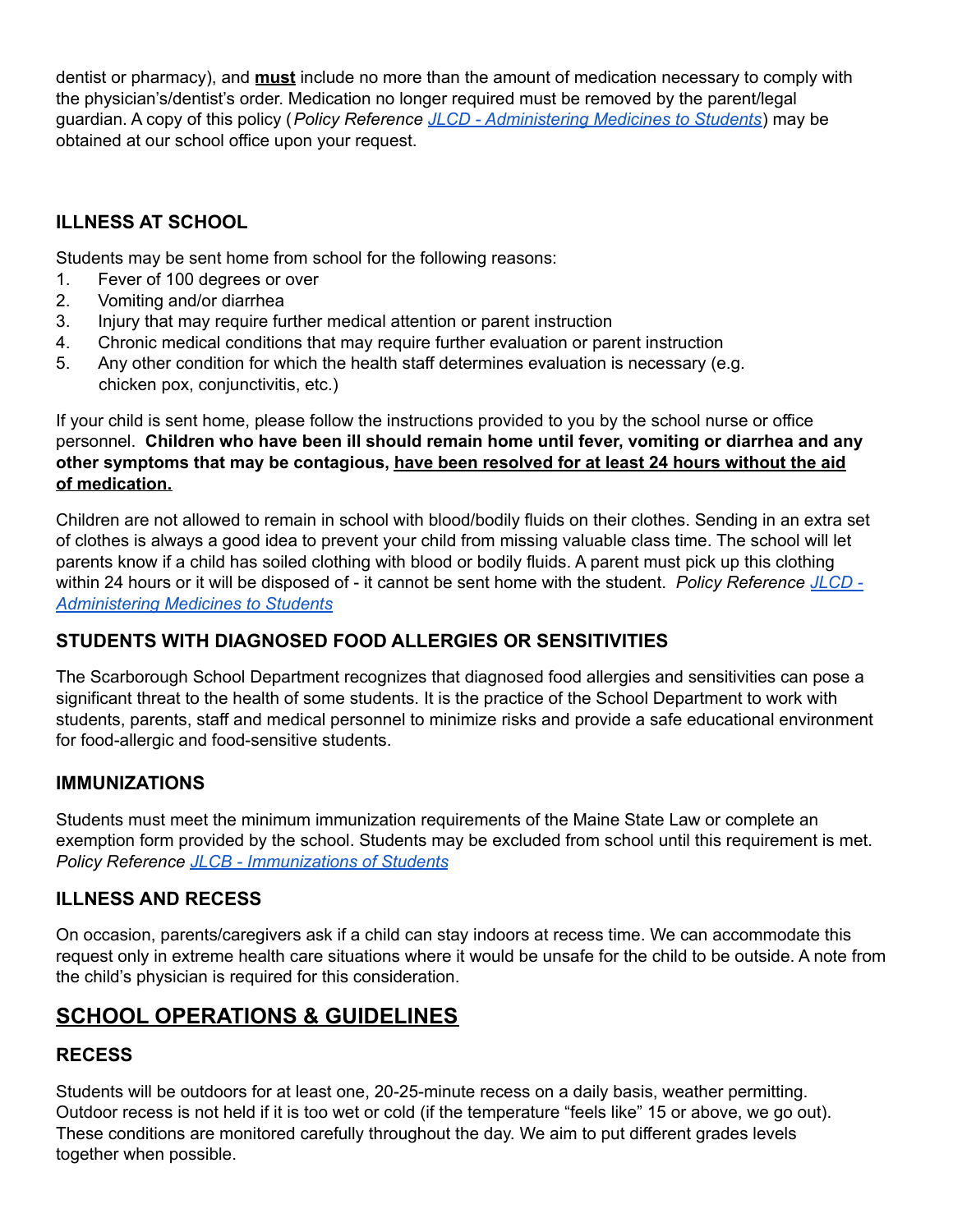When preparing your child for school each day, please provide her/him with appropriate items for outdoor recess such as a coat, hat, mittens/gloves, snow boots, snow pants, etc. Closed toed shoes are recommended at all times as sandals do not offer adequate protection from wood chips, rocks, or slippery surfaces. An extra set of clothes is always recommended. *Policy [reference](https://drive.google.com/file/d/1rjaN-yKpMe3cvfZmSNxdDi9uQWKmBpOJ/view?usp=sharing) JLAA - Wellness [Policy](https://drive.google.com/file/d/1rjaN-yKpMe3cvfZmSNxdDi9uQWKmBpOJ/view?usp=sharing)*

#### **PLAYGROUND RULES**

Each of the primary schools have playground facilities for the enjoyment of our students. The community is welcome to use our facility after school hours. Your child will be instructed regularly about the safe use of playground equipment and playground expectations.

## **STUDENT ATTIRE**

Please dress your child for school in comfortable clothing that is appropriate for the weather. Hats are not permitted during the school day, but can be worn at recess or special events. Appropriate footwear is important for student safety. Sneakers provide the best traction and protection for your child. Please do not send your child in heels, flip flops, or crocs. Graphics on tee-shirts should be age-appropriate. The temperature of our buildings can vary, so layers are encouraged. An extra set of clothing is highly recommended in case of accidents or spills. *Policy [Reference](https://sites.google.com/a/scarboroughschools.org/sps/board-of-education/policies/policies-documents/JICA.pdf?attredirects=0) JICA - Student Dress*

#### **PERSONAL POSSESSIONS**

The school highly encourages students to leave their personal possessions at home. Toys and other items may be brought to school for special occasions with teacher permission. Your child's teacher will notify you when appropriate. Electronic equipment such as digital music players, cell phones, handheld video game players, watches and the like must be left at home unless special permission is granted. If a child is bringing an electronic device or toy for use in an after-school activity, it must remain in the backpack during the school day. The School Department is not responsible for lost, stolen, or damaged items. *Policy Reference JFCK-R.STUDENT USE OF [PRIVATELY-OWNED](https://sites.google.com/a/scarboroughschools.org/sps/board-of-education/policies/policies-documents/JFCK.pdf?attredirects=0) ELECTRONIC DEVICES AT [SCHOOL](https://sites.google.com/a/scarboroughschools.org/sps/board-of-education/policies/policies-documents/JFCK.pdf?attredirects=0)*

#### **LOST AND FOUND**

Each school has a designated location for lost and found items. Please check with the office regarding the location in your child's school. We request that you clearly label all of your child's belongings to expedite their return. Unclaimed items will be donated to a local charity at the end of each school year.

#### **PARENT PARTICIPATION**

Parents and other family members are welcome in our schools. There are a variety of ways to be involved and to support our students. It is essential that we are aware of all visitors in our schools. Your cooperation with all security practices is appreciated.

#### **SCHOOL VOLUNTEERS**

We are proud to have a strong volunteer presence in each school. Volunteer training is offered annually read the email communication from the school for updates or call the school's office if you are interested. All volunteers must complete one initial training and sign an annual volunteer agreement. Volunteer opportunities and schedules are based entirely on the needs of teachers. *Policy [Reference](https://sites.google.com/a/scarboroughschools.org/sps/board-of-education/policies/policies-documents/IJOC.pdf?attredirects=0) IJOC - School [Volunteers](https://sites.google.com/a/scarboroughschools.org/sps/board-of-education/policies/policies-documents/IJOC.pdf?attredirects=0)*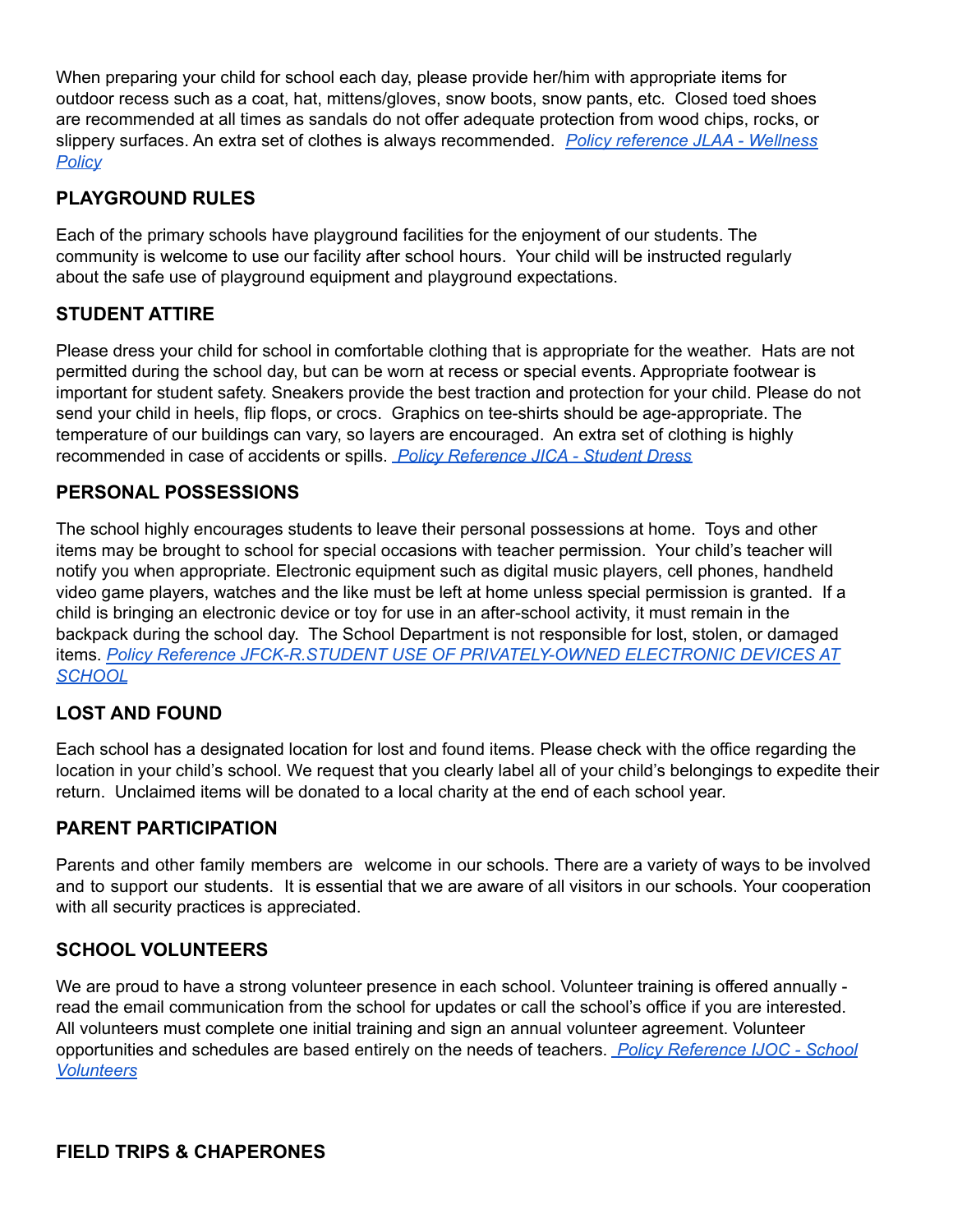Parents/guardians will be asked annually to give permission for students to participate in field trips. Teachers will let parents know when field trips are occurring and whether chaperones are needed. All rules, policies, and procedures remain in effect on a field trip. When field trip destinations are reached via bussing, chaperones are expected to travel on the busses and assist at the direction of the classroom teacher. Younger siblings may not accompany a parent chaperone on a field trip. *[Policy](https://sites.google.com/a/scarboroughschools.org/sps/board-of-education/policies/policies-documents/IJOA.pdf?attredirects=0) [Reference](https://sites.google.com/a/scarboroughschools.org/sps/board-of-education/policies/policies-documents/IJOA.pdf?attredirects=0) IJOA - Field Trips*

## **PTA**

The three primary schools share one PTA. We are deeply grateful for the work that they do to support our schools. PTA notices will be coming home regularly, so please support them in any way you can.

# **STUDENT BEHAVIOR**

Scarborough Primary Schools strive to promote expected, appropriate behaviors in a positive and age-appropriate manner. Teachers are authorized to set classroom rules and expectations. Each school sets clear expectations for behavior and conduct through a school-wide positive behavioral support plan. Consistent expectations and language are used in all school environments (i.e. hallways, classrooms, cafeteria, playground, field trips). All rules and expectations are reviewed with students on a regular basis.

Consequences for unexpected behavior are set forth in line with district policy and may include the following:

- Parent contact
- ♦ Discussion with student
- ♦ Appropriate modeling of expected behavior
- ♦ Removal of student from a situation
- ♦ Logical and age-appropriate consequences
- ♦ Development of a targeted individualized behavior plan for the student
- ♦ Referral to a school Social Worker

Some behavior, of a more serious nature, warrants immediate action. Violence, vandalism, harassment, and any behavior that may endanger self, others, or school property may lead to further consequences. Parents play a significant role in the partnership with school staff to maintain a safe environment for all students. *Policy [Reference](https://sites.google.com/a/scarboroughschools.org/sps/board-of-education/policies/policies-documents/JK.pdf?attredirects=0) JK - Student Discipline*

# **RESTRAINT AND SECLUSION**

Physical restraint and/or seclusion may be used in extreme situations as defined by State and local regulations. *Policy [Reference](https://docs.google.com/a/scarboroughschools.org/viewer?a=v&pid=sites&srcid=c2NhcmJvcm91Z2hzY2hvb2xzLm9yZ3xzcHN8Z3g6MmJlYzVmYzEyNjlkYzYyYQ) JKAA - Use of Physical Restraint & Seclusion*

# **NUTRITION SERVICES**

#### **At present all school meals (breakfast and lunch) are provided at no cost to parents. Please see the [Scarborough School Nutrition](https://www.scarboroughschools.org/central-office/nutrition-program) website for more details about ordering meals for your child.**

The Scarborough Primary School Nutrition Program uses a debit system for meal and drink purchases. Each student has a picture ID. All monies sent in for meals are placed in a student account; information can be found here: [Scarborough](https://www.scarboroughschools.org/central-office/nutrition-program) School Nutrition. Each time a child purchases a meal or a drink the account is debited. Purchasing meals yearly or monthly is encouraged. The School Nutrition Department can be contacted with inquiries (730-4700).

We ask parents to support us in educating children by providing healthy, nutritious snacks such as fruits and vegetables. Please exclude high-sugar products. National guidelines recommend daily practices of 5 or more servings of fruits and vegetables; 2 hours or less of recreational screen time; 1 hour or more of physical activity; and 0 sugary drinks (5-2-1-0 Let's Go Program). *Policy Reference JLAA - Wellness Policy*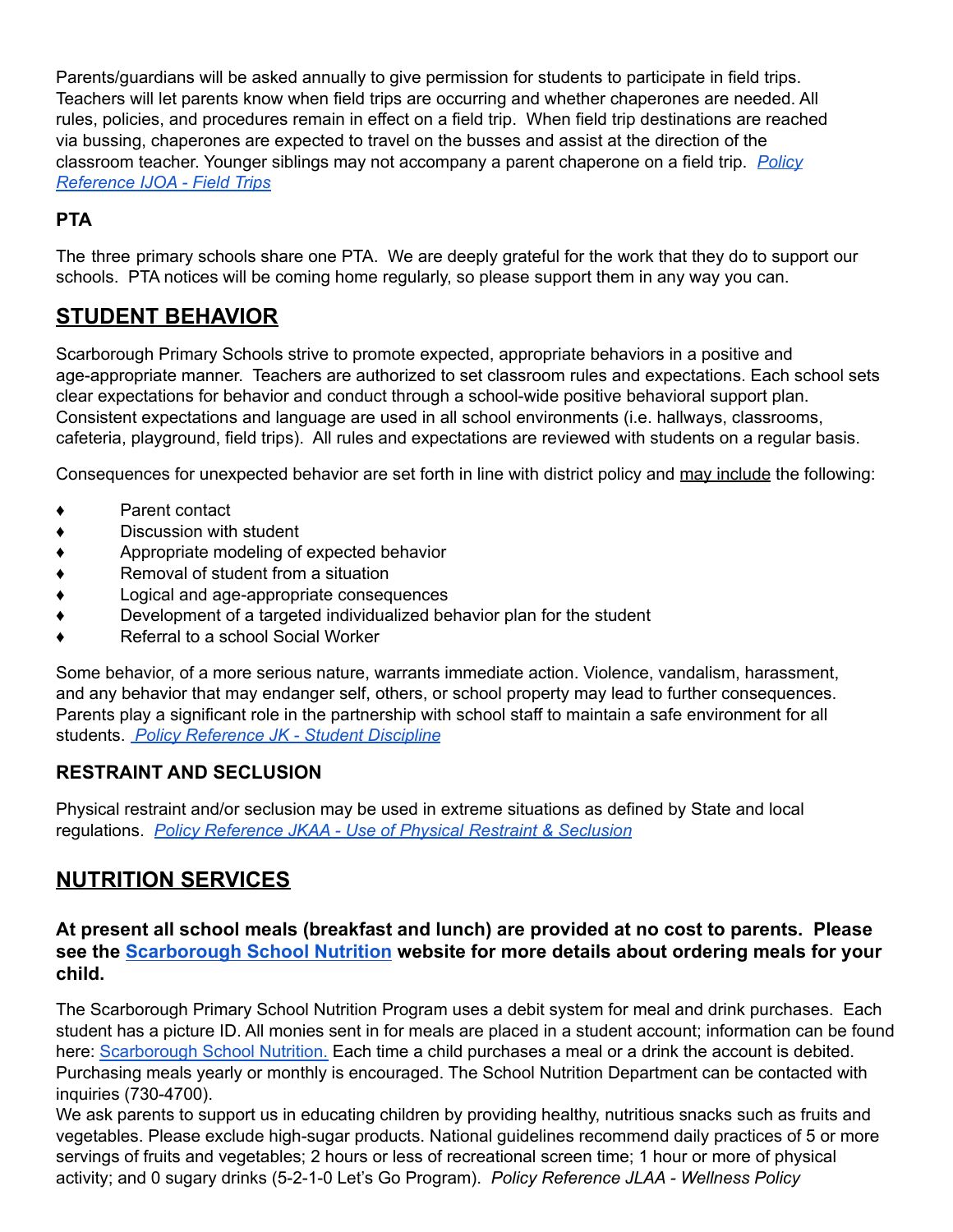## **CLASSROOM CELEBRATIONS & FOOD AT SCHOOL**

All classroom activities and celebrations within the curriculum are arranged through your child's teacher. Due to the high number of health-related food restrictions, no food may be shared in a classroom without permission from the classroom teacher. **We ask that you do not send in food items for birthdays or other celebrations.** Foods that are sent in without permission will be returned to you.

You will receive notification from your child's teacher and/or school nurse regarding life-threatening food allergies in your child's class. **Please follow any and all recommendations regarding this issue.**

#### **STUDENT BIRTHDAYS**

Each building celebrates student birthdays as a school community. This may include an announcement on the intercom, a special table in the lunchroom, a visit with the building principal, or other building traditions. We do not celebrate birthdays with classroom parties or special snacks sent in by parents.

School staff are not authorized to release names and addresses of students for birthday party invitations. Please use the PTA directory for this purpose or make other arrangements. We will not distribute birthday party invitations at school.

# **RIGHTS & PRIVACY**

#### **STUDENT RECORDS**

A cumulative record concerning your child is kept in the school office. The record contains family information, test data, medical reports, achievement records, questionnaires and other relevant documents. The material inside is treated confidentially and is accessible only to the school staff and the child's parents or guardians. A complete copy of the Scarborough Student Education Records Policy conforming to the Family Educational Rights and Privacy Act (FERPA) will be distributed annually to parents/guardians through this handbook. (See below.) *Policy Reference JRA - Student Education Records & [Information](https://sites.google.com/a/scarboroughschools.org/sps/board-of-education/policies/policies-documents/JRA.pdf?attredirects=0)*

#### **PHOTOS & VIDEOS OF STUDENTS**

Parents will be asked annually to provide permission for student images and/or student work to be used for school publications.

We welcome parents to take videos or photos of their children during our school performances and Scarborough Schools request that they be for personal use only. Recording of music is subject to copyright laws and cannot be reproduced without the necessary copyright clearances. Also, please respect the wishes of other parents not to have their child's photo displayed on the internet or other public forums. We appreciate your cooperation.

#### **CONFIDENTIALITY**

School staff and volunteers are bound by strict confidentiality laws. This is reviewed annually with all adults working in our schools. School staff can discuss information only about *your child* with you. Please do not ask volunteers to share information about students with you. Contact your building principal if you have a concern about student confidentiality.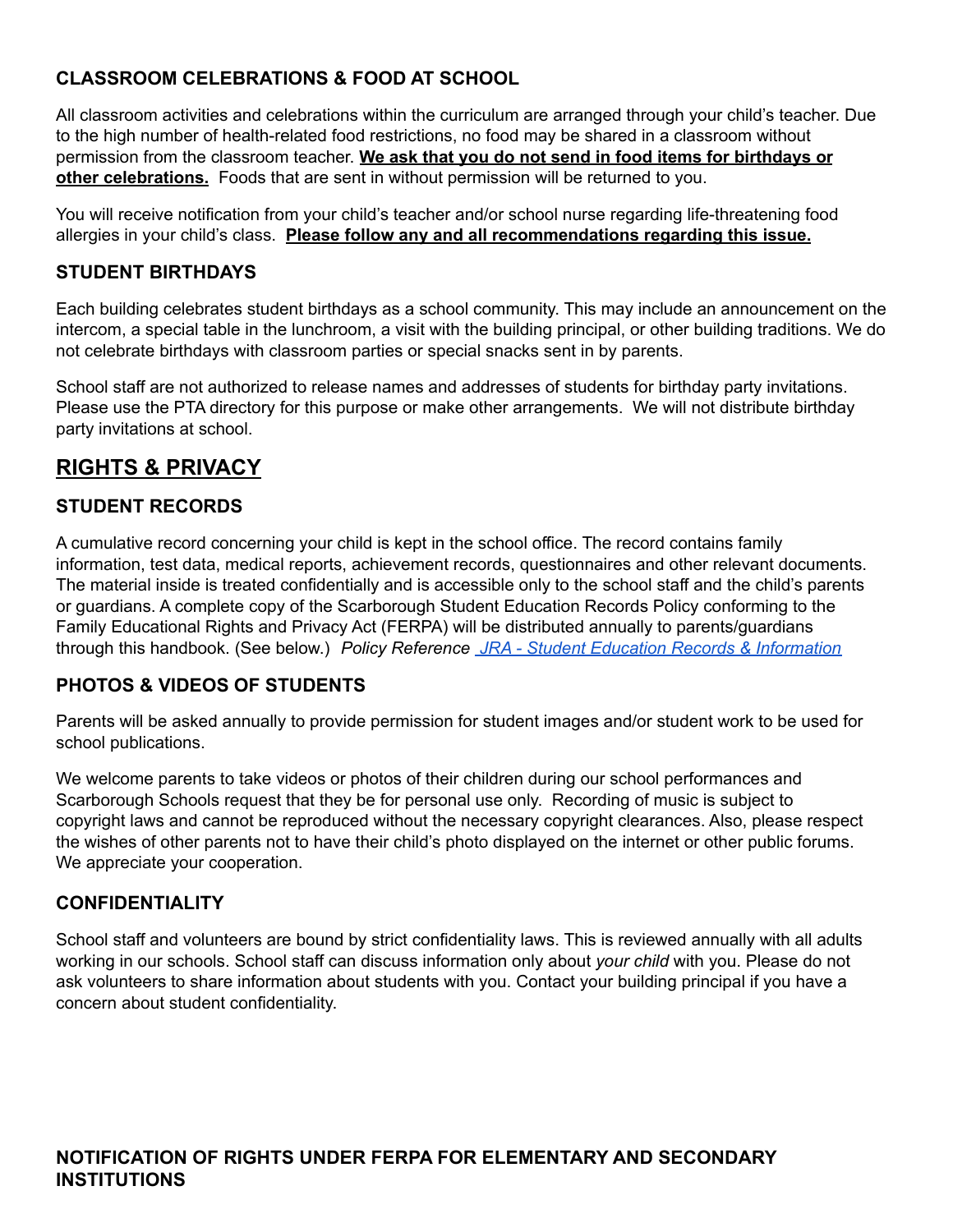*The Family Educational Rights and Privacy Act (FERPA) affords parents and students who are 18 years of age or older ("eligible students") certain rights with respect to the student's education records. These rights are:*

- 1. The right to inspect and review the student's education records within 45 days after the day Scarborough Public Schools receives a request for access. Parents or eligible students who wish to inspect their child's or their *education records should submit to the school principal [or appropriate school official] a written request that* identifies the records they wish to inspect. The school official will make arrangements for access and notify the *parent or eligible student of the time and place where the records may be inspected.*
- 2. The right to request the amendment of the student's education records that the parent or eligible student believes *are inaccurate, misleading, or otherwise in violation of the student's privacy rights under FERPA.Parents or* eligible students who wish to ask the Scarborough Public Schools to amend their child's or their education record should write the school principal for appropriate school officiall, clearly identify the part of the record they want changed, and specify why it should be changed. If the school decides not to amend the record as requested by the parent or eligible student, the school will notify the parent or eligible student of the decision and of their right to *a hearing regarding the request for amendment. Additional information regarding the hearing procedures will be provided to the parent or eligible student when notified of the right to a hearing.*
- 3. The right to provide written consent before the school discloses personally identifiable information (PII) from the *student's education records, except to the extent that FERPA authorizes disclosure without consent. One exception, which permits disclosure without consent, is disclosure to school officials with legitimate educational interests. The criteria for determining who constitutes a school official and what constitutes a legitimate* educational interest must be set forth in the school's or school district's annual notification for FERPA rights. A school official typically includes a person employed by the school or school district as an administrator, supervisor, instructor, or support staff member (including health or medical staff and law enforcement unit personnel) or a person serving on the school board. A school official also may include a volunteer, contractor, or consultant who, while not employed by the school, performs an institutional service or function for which the school would otherwise use its own employees and who is under the direct control of the school with respect to the use and maintenance of PII from education records, such as an attorney, auditor, medical consultant, or therapist; a parent or student volunteering to serve on an official committee, such as a disciplinary or grievance committee; or a parent, student, or other volunteer assisting another school official in performing his or her tasks. A school official typically has a legitimate educational interest if the official needs to review an education record in order to fulfill his *or her professional responsibility.*
- 4. The right to file a complaint with the U.S. Department of Education concerning alleged failures by Scarborough Public Schools to comply with the requirements of FERPA. The name and address of the Office that administers *FERPA are:*

**Student Privacy Policy Office** U.S. Department of Education 400 Maryland Avenue, SW Washington, DC 20202

#### **NOTICE REGARDING SCHOOL INTEGRATED PEST MANAGEMENT (IPM) POLICIES**

#### **PEST CONTROL**